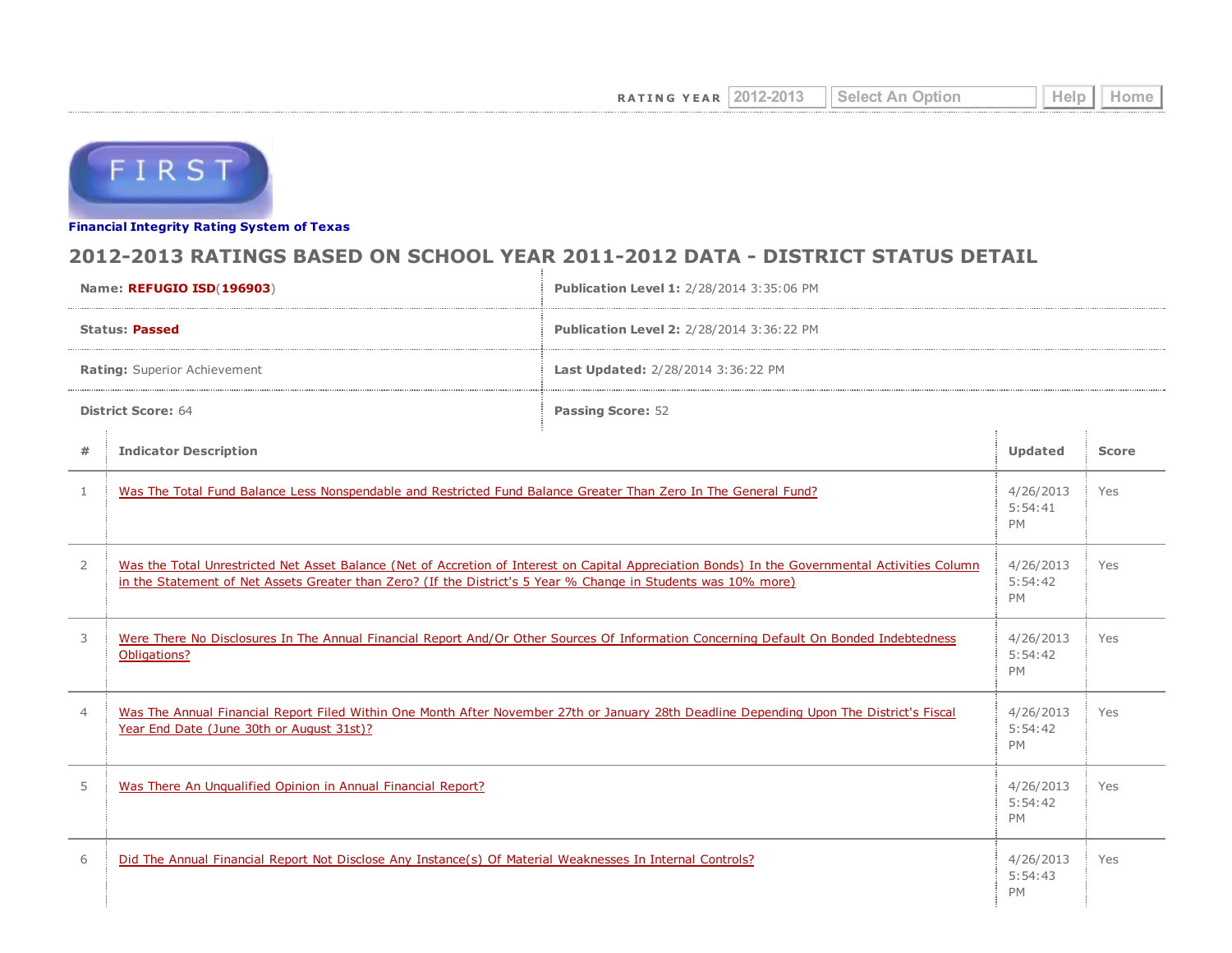|    |                                                                                                                                                                                                                                                  |                                   | $\mathbf{1}$<br>Multiplier<br>Sum |
|----|--------------------------------------------------------------------------------------------------------------------------------------------------------------------------------------------------------------------------------------------------|-----------------------------------|-----------------------------------|
| 7  | Was The Three-Year Average Percent Of Total Tax Collections (Including Delinguent) Greater Than 98%?                                                                                                                                             | 4/26/2013<br>5:54:43<br><b>PM</b> | 5                                 |
| 8  | Did The Comparison Of PEIMS Data To Like Information In Annual Financial Report Result In An Aggregate Variance Of Less Than 3 Percent Of<br><b>Expenditures Per Fund Type (Data Quality Measure)?</b>                                           | 4/26/2013<br>5:54:43<br>PM        | 5                                 |
| 9  | Were Debt Related Expenditures (Net Of IFA And/Or EDA Allotment) < \$350.00 Per Student? (If The District's Five-Year Percent Change In<br>Students = Or > 7%, Or If Property Taxes Collected Per Penny Of Tax Effort > \$200,000 Per Student)   | 4/26/2013<br>5:54:44<br><b>PM</b> | $\Omega$                          |
| 10 | Was There No Disclosure In The Annual Audit Report Of Material Noncompliance?                                                                                                                                                                    | 4/26/2013<br>5:54:44<br>PM        | 5                                 |
| 11 | Did The District Have Full Accreditation Status In Relation To Financial Management Practices? (e.g. No Conservator Or Monitor Assigned)                                                                                                         | 4/26/2013<br>5:54:44<br>PM        | 5                                 |
| 12 | Was The Aggregate Of Budgeted Expenditures And Other Uses Less Than The Aggregate Of Total Revenues, Other Resources and Fund Balance In<br>General Fund?                                                                                        | 4/26/2013<br>5:54:44<br>PM        | 5                                 |
| 13 | If The District's Aggregate Fund Balance In The General Fund And Capital Projects Fund Was Less Than Zero, Were Construction Projects<br>Adequately Financed? (To Avoid Creating Or Adding To The Fund Balance Deficit Situation)                | 4/26/2013<br>5:54:45<br>PM        | 5                                 |
| 14 | Was The Ratio Of Cash And Investments To Deferred Revenues (Excluding Amount Equal To Net Delinquent Taxes Receivable) In The General<br>Fund Greater Than Or Equal To 1:1? (If Deferred Revenues Are Less Than Net Delinquent Taxes Receivable) | 4/26/2013<br>5:54:45<br>PM        | 5                                 |
| 15 | Was The Administrative Cost Ratio Less Than The Threshold Ratio?                                                                                                                                                                                 | 4/26/2013<br>5:54:45<br>PM        | 5                                 |
| 16 | Was The Ratio Of Students To Teachers Within the Ranges Shown Below According To District Size?                                                                                                                                                  | 4/26/2013<br>5:54:46<br>PM        | 5                                 |
| 17 | Was The Ratio Of Students To Total Staff Within the Ranges Shown Below According To District Size?                                                                                                                                               | 4/26/2013<br>5:54:46              | 4                                 |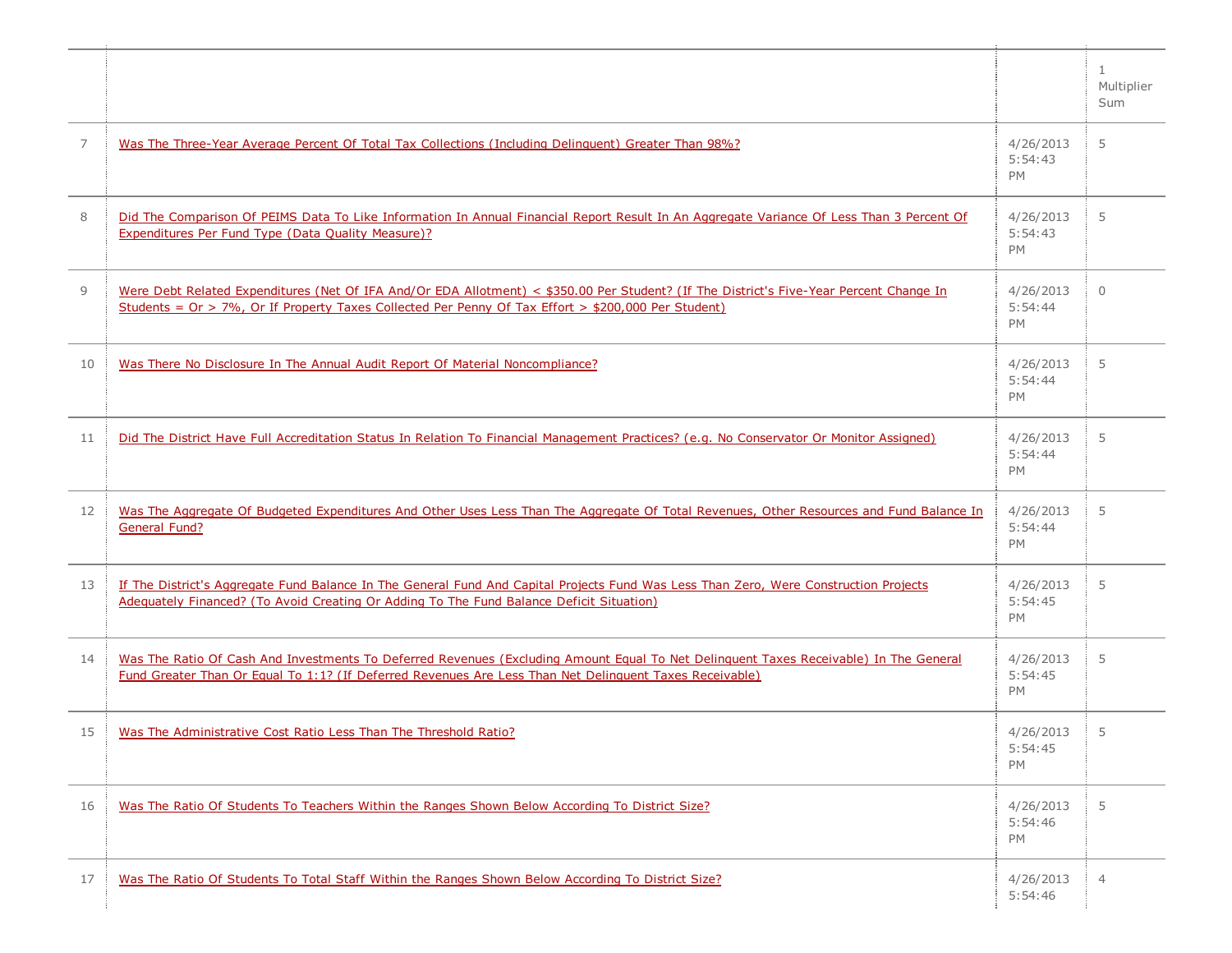|    |                                                                                                                                                                                                  | PM                                |                                   |
|----|--------------------------------------------------------------------------------------------------------------------------------------------------------------------------------------------------|-----------------------------------|-----------------------------------|
| 18 | Was The Decrease In Undesignated Unreserved Fund Balance < 20% Over Two Fiscal Years?(If Total Revenues > Operating Expenditures In The<br><b>General Fund, Then District Receives 5 Points)</b> | 4/26/2013<br>5:54:46<br>PM        | 5                                 |
| 19 | Was The Aggregate Total Of Cash And Investments In The General Fund More Than \$0?                                                                                                               | 4/26/2013<br>5:54:46<br><b>PM</b> | 5                                 |
| 20 | Were Investment Earnings In All Funds (Excluding Debt Service Fund and Capital Projects Fund) Meet or Exceed the 3-Month Treasury Bill Rate?                                                     | 4/26/2013<br>5:54:47<br><b>PM</b> | 5                                 |
|    |                                                                                                                                                                                                  |                                   | 64<br>Weighted<br>Sum             |
|    |                                                                                                                                                                                                  |                                   | $\mathbf{1}$<br>Multiplier<br>Sum |
|    |                                                                                                                                                                                                  |                                   | 64 Score                          |

## DETERMINATION OF RATING

| A.        | Did the district answer 'No' to Indicators 1, 2, 3, or 4? OR Did the district answer 'No' to both 5 and 6? If so, the district's rating is Substandard Achievement. |           |  |  |  |  |  |
|-----------|---------------------------------------------------------------------------------------------------------------------------------------------------------------------|-----------|--|--|--|--|--|
| <b>B.</b> | Determine the rating by the applicable number of points. (Indicators 7-20)                                                                                          |           |  |  |  |  |  |
|           | <b>Superior Achievement</b>                                                                                                                                         | 64-70     |  |  |  |  |  |
|           | <b>Above Standard Achievement</b>                                                                                                                                   | 58-63     |  |  |  |  |  |
|           | <b>Standard Achievement</b>                                                                                                                                         | $52 - 57$ |  |  |  |  |  |
|           | <b>Substandard Achievement</b>                                                                                                                                      | < 52      |  |  |  |  |  |

## INDICATOR 16 & 17 RATIOS

| Indicator 16                               | Ranges for Ratios |             | <b>Indicator 17</b>                        | Ranges for Ratios |      |
|--------------------------------------------|-------------------|-------------|--------------------------------------------|-------------------|------|
| District Size - Number of Students Between | Low               | <b>High</b> | District Size - Number of Students Between | LOW               | High |
|                                            |                   |             |                                            |                   |      |

 $\alpha$ 

| Indicator 17                               | Ranges for Ratios |      |  |
|--------------------------------------------|-------------------|------|--|
| District Size - Number of Students Between | l ow              | High |  |
|                                            |                   |      |  |